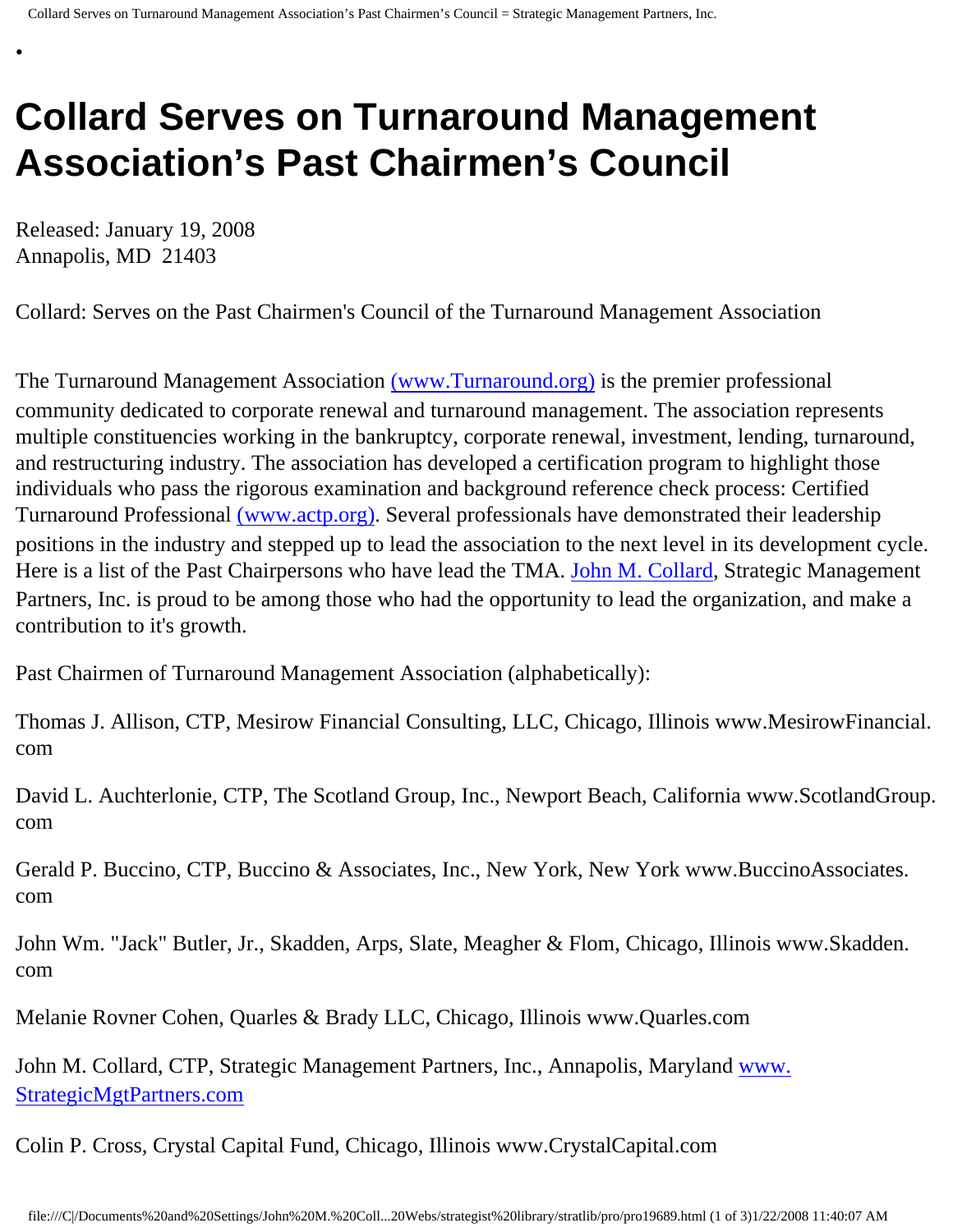## Peter Dusinberre

Randall S. Eisenberg, CTP, FTI Consulting, Inc., New York, New York www.FTIconsulting.com

Holly Felder Etlin, CTP, Alix Partners LLP, New York, New York www.AlixPartners.com

William J. Hass, CTP, TeamWork Technologies, Northbrook, Illinois www.TeamworkTechnologies.com

Thomas D. Hays III, CTP, NachmanHaysBrownstein Inc., Narberth, Pennsylvania www.NHBteam.com

F. Richard Matthews

Martin J. McKinley, Wells Fargo Business Credit, Inc., Minneapolis, Minnesota www.WellsFargo.com

Ward K. Mooney, Crystal Capital Fund, Boston, Massachusetts www.CrystalCapital.com

Gilbert C. Osnos, CTP, CRG Partners, LLC, Stamford, Connecticut www.crgpartners.com

John R. Rizzardi, Cairncross & Hempelmann, PS, Seatle, Washington www.Cairncross.com

Peter L. Tourtellot, CTPAndersen, Bauman, Tourtellot, Vos & Company, Greensboro, North Carolina www.abtv.com

The Firm: [Strategic Management Partners, Inc.](http://www.strategicmgtpartners.com/)

[Strategic Management Partners, Inc.](http://www.strategicmanagementpartnersinc.com/) is a nationally recognized turnaround management, corporate renewal governance and equity capital investing firm. Helping clients support litigation, recover assets, restore value to troubled portfolio companies, prepare entities for 'cash out' at maximum value, interim executive leadership, and invest private equity in underperforming distressed troubled opportunities. Advisors to Presidents Bush(41 and 43), Clinton, and Yeltsin, World Bank, EBRD, Company Boards, and Equity Capital Investors on leadership, governance, turnaround management and equity investing. Turnarounds & Workouts Magazine has twice named SMP among the [Top Outstanding Turnaround](http://members.aol.com/Strategist/twtop12.html) [Management Firms](http://members.aol.com/Strategist/twtop12.html). SMP was named [2007 Maryland Small Business of the Year](http://members.aol.com/Stratlib3/mccsbyr.html) and received the Governor's Citation as a special tribute to honor their selection from Governor Martin J. O'Malley, The State of Maryland.

Leader:

[John M. Collard](http://www.turnaroundmanagement.us.com/) is Chairman of Annapolis, Maryland-based Strategic Management Partners, Inc. (410- 263-9100, [www.StrategicMgtPartners.com](http://www.strategistlibrary.com/) ) and specializes in interim executive leadership, asset recovery, corporate renewal governance, and investing in underperforming distressed troubled companies. He is [Past Chairman of the TMA,](http://members.aol.com/Strategist/pastchair.html) a Certified Turnaround Professional, and brings 35 years